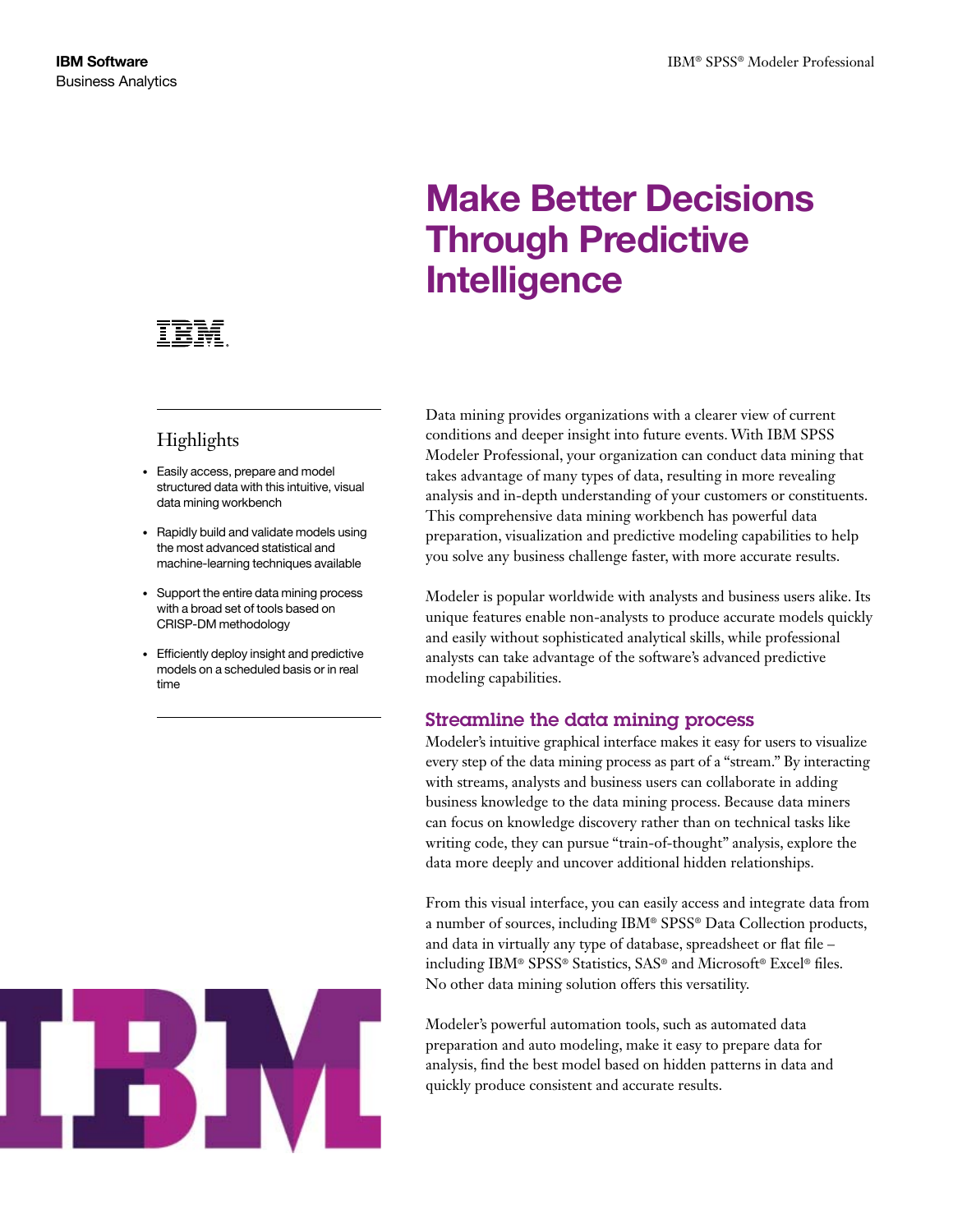## Leverage more types of data for better results

Our customers have found that incorporating all available types of data increases the "lift" or accuracy of predictive models, leading to more useful recommendations and improved outcomes.

If your organization collects large amounts of text data, the interactive text mining workbench available in IBM SPSS Modeler Premium will enable you to extract concepts and opinions from any type of text – such as the text captured in operationl sources, call center notes, customer e-mails, media or journal articles, blogs, RSS feeds and more. Direct access to survey data in Data Collection products makes it easy to include demographic, attitudinal and behavioral information in your models – rounding out your understanding of the people or organizations you serve.

## Choose from an unparalleled breadth of techniques

Modeler offers an array of advanced data mining techniques that are designed to meet the needs of every data mining application, including all of the following algorithms.

- Classification algorithms Make predictions or forecasts based on historical data using techniques such as Decision Tree, Neural Networks, Logistic Regression, Time- Series, Support Vector Machines, Cox regression and more. Leverage automatic classification modeling for both binary and numeric outcomes to streamline model creation.
- Segmentation algorithms Group people or detect unusual patterns with automatic clustering, anomaly detection and clustering neural network techniques. Use automatic classification to apply multiple algorithms with a single step and take the guesswork out of selecting the right technique.
- Association algorithms Discover associations, links or sequences using Apriori, CARMA and sequential association.

## Optimize your current information technologies

Modeler's open and scalable architecture makes the best use of your existing IT infrastructure. It integrates with your existing systems, both when accessing data and when deploying results, so you don't need to move data into and out of a proprietary format. And techniques such as in-database mining, multithreading, server clustering and SQL pushback help you conserve resources, deliver results faster and reduce overall IT costs.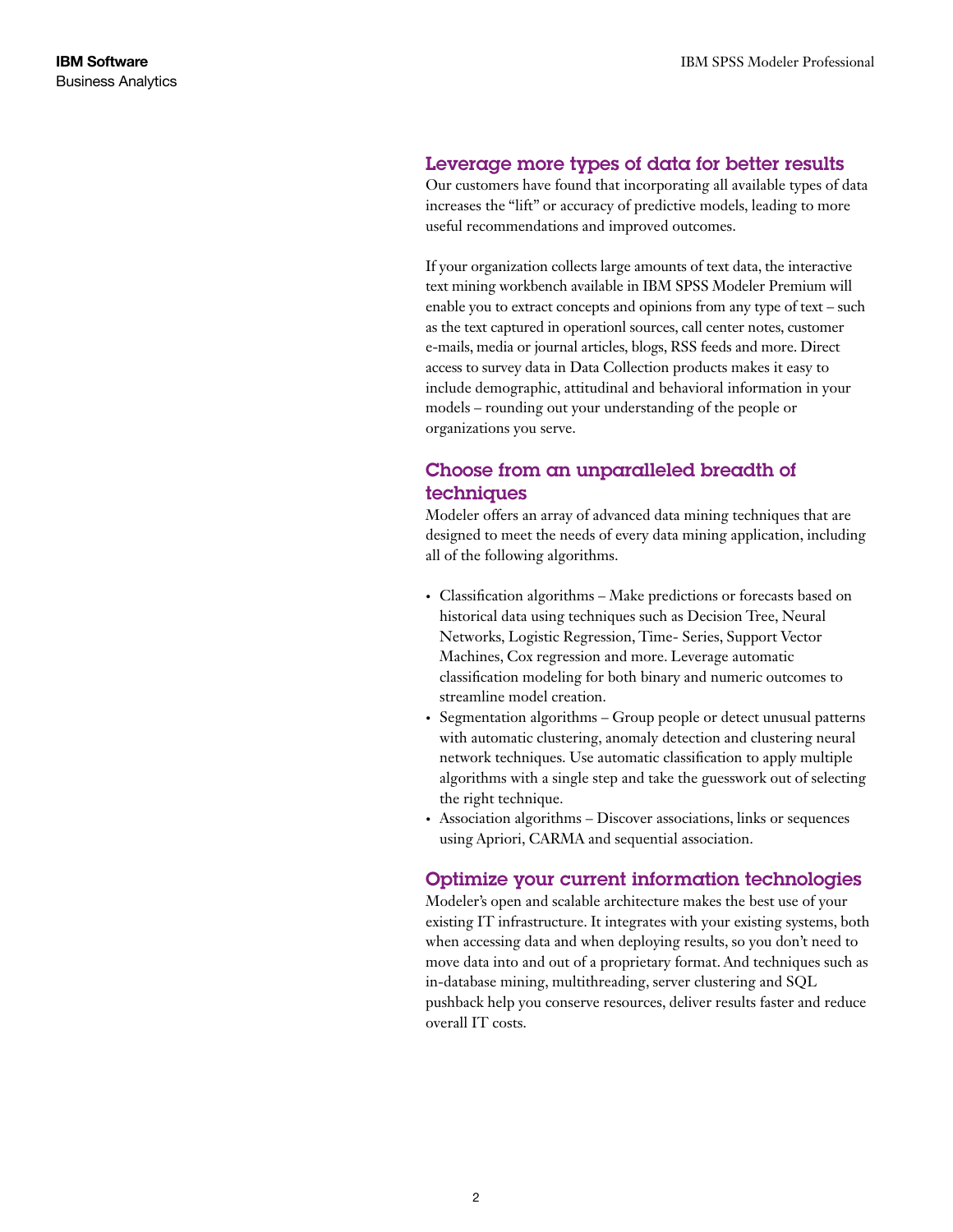#### Follow a proven, repeatable process

During every phase of the data mining process, Modeler supports the de facto industry standard, the CRoss-Industry Standard Process for Data Mining (CRISP-DM). This means your company can focus on solving business problems through data mining, rather than on reinventing a new process for every project. Individual Modeler projects can be efficiently organized using the CRISP-DM project manager.



*The CRISP-DM process,* as shown in this diagram, enables data miners to implement efficient data mining projects that yield measurable business results.

## Deploy predictive modeling across the enterprise

Modeler can efficiently analyze the amounts of data typically generated by small to mid-sized organizations. Organizations with high-volume or complex data mining requirements leverage IBM SPSS Modeler Server. Using client/server architecture, Modeler Server allows many data analysts to work simultaneously without straining computing resources. You can take advantage of in-database mining on leading information platforms and efficiently process large amounts of data. Modeler Server also offers additional deployment options to help you extend the benefits of data mining across geographic or functional lines and put results in the hands of decision makers quickly.

## What's new in Modeler Professional 14

This release includes new features and enhancements that will enable you to create and interpret models easily using cutting-edge techniques, integrate seamlessly with other IBM SPSS software and third-party technologies and embed predictive modeling into your organization's business processes.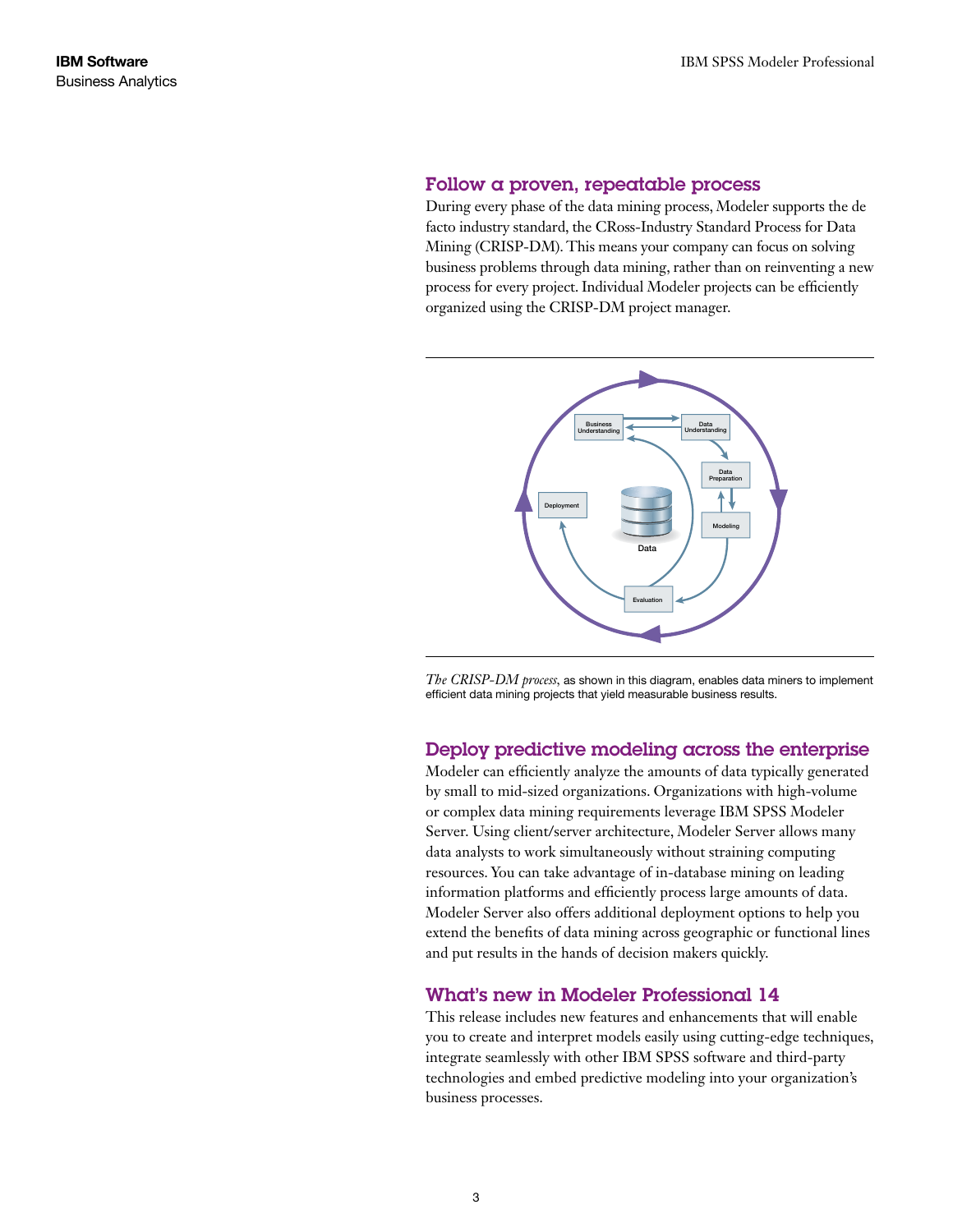#### Performance improvements

- Improve the stability and accuracy of your models by leveraging large dataset optimization techniques, including boosting and bagging, for Neural Net, Linear and Decision Tree algorithms
- Run many models at once and interact with them using a new visualization tool that enables you to better understand the results of ensemble models and share them with others in your organization
- Enhance scalability and performance when using Modeler Professional Server by leveraging the new large database processing optimization capability for key algorithms. Build and refresh models on databases of unlimited size for enterprise-scale processes

#### Updated algorithms

- The new Neural Net algorithm supports new analysis methods and includes multilayer perceptron and radial basis functions. It includes innovative, interactive visualization that makes it easy to understand and communicate results.
- • Build better linear models using a new Linear Regression method that leverages large database processing, has built-in automatic data preparation options and produces rich visualizations that make it easy to interpret model results interactively

#### Data enhancements

- Extended support for enterprise data sources with the ability to read and write data to and from XML
- • Leverage the strength of your operational databases better with additional in database mining options and push Modeler results back to operational database tables from the interface
- Simplify the re-use of modeling streams across users and ensure proper parameter settings with runtime parameter prompts
- Gain more control when exporting results to Excel by adding to an existing workbook or specifying where results should be placed in a spreadsheet

#### Improved platform support and deployment

- Improve deployment and scoring using a visual deployment definition that includes automatic model rebuilding, branching and model refresh capabilities
- Manage enterprise-wide login standards with new support for standard single sign-on technology (SSO)